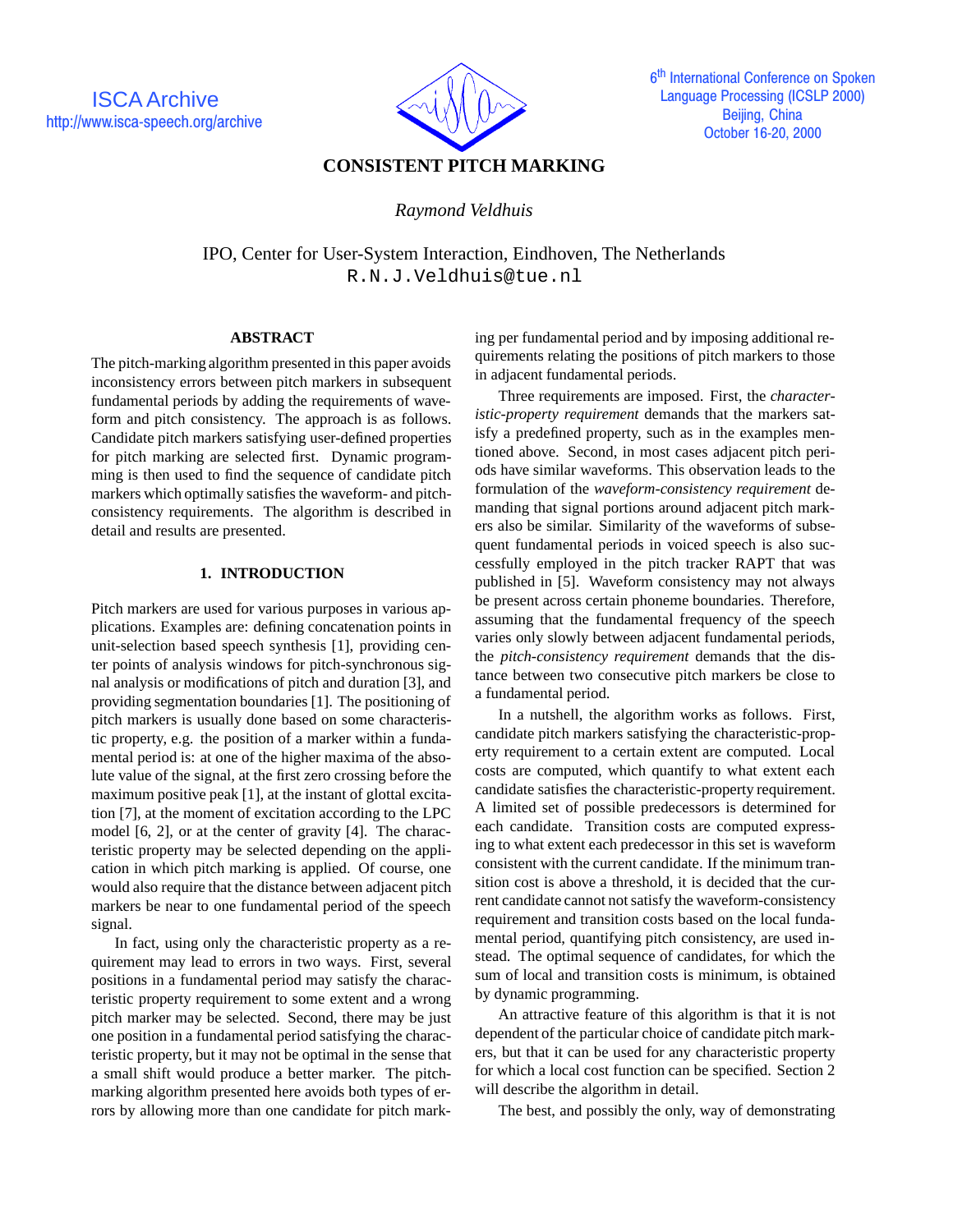that a new method for pitch marking works is to compare it with previous approaches in the application it was intended for. This is so, because a pitch marker is not a concept of the speech signal, but rather a concept of an application. The quality of the pitch-marking method should therefore be measured indirectly through the performance of the application. Such an extensive evaluation will be presented in a forthcoming journal paper. Here Section 3 will present some results for two characteristic properties. These results will demonstrate the benefits of this approach over approaches without the requirements of waveform or pitch consistency. Finally, Section 4 will present conclusions.

#### **2. THE ALGORITHM**

Speech signals are sampled data, with sampling frequency  $F_s$ . The algorithm computes pitch markers for a voiced subsequence  $\{s_k | k = k_{\min}, \ldots, k_{\max}\}$  of a speech signal. A subsequence of estimates  ${n_{0,k}|k = k_{\min},...,k_{\max}}$ of the fundamental period at each sample position must be available. Such a subsequence can be derived from the output of a pitch tracker.

Candidate pitch markers are the positions in a fundamental period which exhibit a certain user-defined characteristic property such as listed in the introduction. It is recommended to add a few neighboring candidates for each candidate. This will give the algorithm the possibility of finding pitch markers close to the original candidates, which will improve the results. Often the characteristic property prescribes that candidates be located at (or near) maxima of a positive function  $F(k)$ ,  $k = k_{\min}, \ldots, k_{\max}$ , such as the power envelope or the absolute value of the signal. In that case a recipe for including neighboring candidates is to select all sample points  $c$  around the positions  $\hat{c}$  of the local maxima of  $F (k)$  for which  $F (c) > \gamma |F(\hat{c})|$ . The choice  $\gamma = 0.9$  has produced good results. The final candidates are represented as an index set  ${c | k_{\min} \leq c \leq}$  $k_{\text{max}}$ .

The local cost function of a candidate  $c$ , expressing to what extent it is a suitable pitch marker according to the characteristic property, is denoted by  $C_1(c)$ . The user can define  $C_1(c)$  in many ways. If the characteristic property requires candidates to be located at (or near) maxima of a positive function  $F(k)$ ,  $C_1(c)$  can be computed in a straightforward manner by

$$
C_1(c) = 1 - \frac{F(c)}{F_{\text{max}}(c)},
$$
 (1)

with

$$
F_{\max}(c) = \max_{c - 0.5n_{0,c} \le d \le c + 0.5n_{0,c}}.
$$
 (2)

Equation  $(1)$  compares c with the best candidate, according to the characteristic property, in the fundamental period of which  $c$  is the center. Of course,

$$
0 \le C_1(c) \le 1,\tag{3}
$$

and equality only holds on the left-hand if  $F(c)$  is the maximum in this fundamental period.

The normalized cross-correlation coefficient

$$
\rho(c,d) = \max\left(0, \frac{\sum_{k=0}^{K-1} s_{c+k} s_{d+k}}{\sqrt{\sum_{k=0}^{K-1} s_{c+k}^2 \sum_{k=0}^{K-1} s_{d+k}^2}}\right) \quad (4)
$$

of the

$$
K = \text{round}\frac{(n_{0,c})}{2} \tag{5}
$$

samples following candidate pitch markers c and  $d, d < c$ , respectively is used to define the transition cost function

$$
C_{\rm w}(c|d) = 1 - \rho(c, d),\tag{6}
$$

which quantifies the waveform consistency between the candidates c and d. Because  $0 \le \rho(c, d) \le 1$ , it follows that

$$
0 \le C_{\rm w}(c|d) \le 1. \tag{7}
$$

Equality only holds on the left-hand when the  $K$  samples following c and d are identical;  $C_w(c|d)$  increases with decreasing similarity between the groups.

A weaker consistency requirement is pitch consistency, demanding that the interval between adjacent pitch markers be close to one fundamental period. The transition cost function used to quantify pitch consistency between the candidates c and d,  $d < c$ , is given by

$$
C_{\rm p}(c|d) = \left(\frac{c - (d + n_{0,d})}{\alpha n_{0,d}}\right)^2.
$$
 (8)

This cost function is proportional to the square of the relative deviation of the expected location  $d + n_{0,d}$  of c in the case of maximum pitch consistency. The constant  $\alpha$  can be used to tune the acceptable range of this deviation. The choice  $\alpha = 0.07$  has proven to give good results.

The consistent pitch marking algorithm presented here tries to find a candidate sequence  $c_1$ ,  $\ldots$ ,  $c_M$ , with  $c_1$  in the first and  $c_M$  in the last fundamental period of the voiced subsequence  $\{s_k|k = k_{\min},\ldots,k_{\max}\}\$ , which minimizes the total cost

$$
C(c_1,\ldots,c_M) = C_1(c_1) + \sum_{j=2}^{M} C_t(c_j|c_{j-1}) + C_1(c_j), \quad (9)
$$

with  $C_t(c|d)$  the transition cost function, defined by

$$
C_{t}(c|d) = \begin{cases} C_{w}(c|d), & \text{if } \max_{d \in D(c)} \rho(c, d) > \rho_{\min}, \\ C_{p}(c|d), & \text{otherwise.} \end{cases}
$$
(10)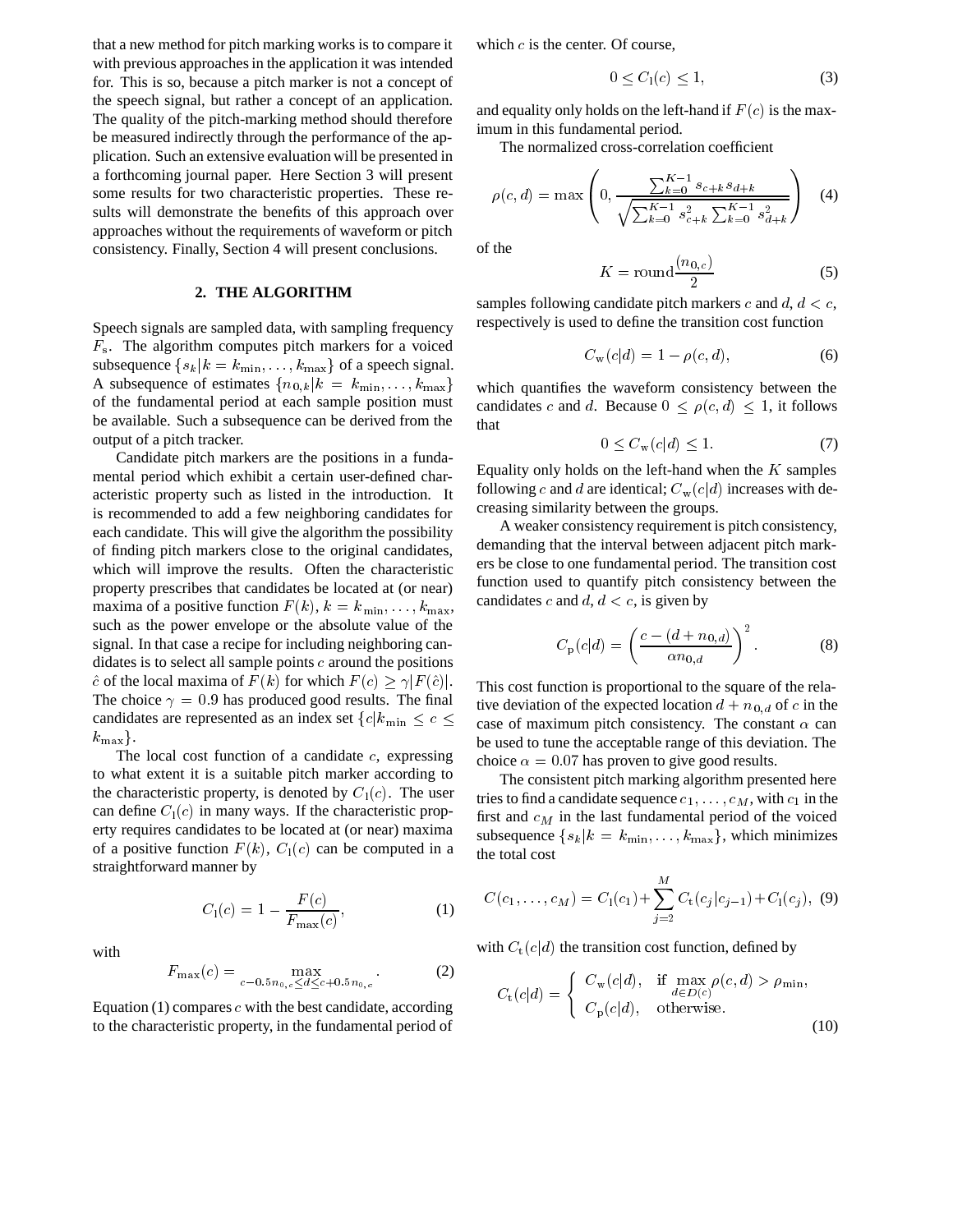Here  $D(c)$  denotes the search space

$$
D(c) = \{d | (1 - \delta)n_{0,d} \le c \le (1 + \delta)n_{0,d}\}
$$
 (11)

in which likely predecessors of candidate  $c$  are sought. The choice  $\delta = 0.5$ , with which the search space is equal to the interval between 0.5 and 1.5 fundamental periods before  $c$ , has produced good results. Equation (10) expresses that the algorithm will initially look for transitions with maximum waveform consistency, but if the waveform consistency is low, pitch consistency will be optimized. The threshold  $\rho_{\min}$  is set equal to 0.5.

Dynamic programming is used to recursively compute the candidate sequence minimizing (9). Let

$$
C_{\min}(d) = \min_{e_1, ..., e_k < d} C(e_1, ..., e_k, d) \tag{12}
$$

with  $e_1$  in the first fundamental period of the voiced subsequence. Then, for  $c > d$ 

$$
C_{\min}(c) = C_1(c) + \min_{d \in D(c)} (C_{\min}(d) + C_{t}(c|d)). \quad (13)
$$

The predecessor  $P(c)$  of c is the candidate d for which the minimum in (13) is reached. It is stored for each candidate <sup>c</sup>. The optimal sequence of pitch markers is found by backtracking from the candidate  $c_M$  in the last fundamental period of the voiced subsequence with minimum total cost.

#### **3. RESULTS**

Results are presented for two characteristic properties: (1) the marker's position in a fundamental period is near one of the higher maxima of the absolute value of the signal and (2) it is near the moment of excitation according to the LPC model. The results are compared with those obtained with pitch marking without the requirements of waveform and pitch consistency.

For the first characteristic property (markers near maxima of the absolute signal), the cost function  $C_1(c)$  was defined as in (1), with  $F(c) = |s_c|$ . The candidates c for which  $C_1(c)=0$ , i.e. the candidates at the locations of the maxima within a fundamental period, were selected as the pitch markers without consistency requirements.

For the second characteristic property (markers near moments of LPC excitation), the approach for epoch detection described in [2] was adopted. In [2] it is argued that the maxima of the Frobenius norm  $||S(k)||_F$  of a sliding data matrix

$$
S(k) = \begin{pmatrix} s_k & s_{k-1} & \dots & s_{k-p} \\ s_{k+1} & s_k & \dots & s_{k-p+1} \\ \vdots & \vdots & \vdots & \vdots \\ s_{k+p} & s_{k+p-1} & \dots & s_k \end{pmatrix}
$$
 (14)

as a function of  $k$  are suitable pitch markers. The number  $p$  in (14) is the order of the assumed underlying LPC model. Here the common choice  $p = \text{round}(F_s/1000) + 4$ is adopted. The Frobenius norm of a matrix is equal to the sum of the squares of its elements. For the matrix  $S(k)$ given in (14), however, it can be computed efficiently as a function of  $k$  by filtering the squared signal samples with a triangular window of length  $2p - 1$ . The cost function  $C_1(c)$  was defined as in (1), with  $F(c) = ||S(c)||_F$ . Again, the candidates c for which  $C_1(c)=0$  were selected as the pitch markers without consistency requirements.

For both characteristic properties, the parameters for the calculation of the transition costs and for the dynamic programming were as given in Section 2. Pitch tracking was performed by an implementation of RAPT, such as described in [5], which produces  $F_0$  estimates every 10 ms. Their reciprocal values were used to compute the fundamental periods for each sample position by linear interpolation.

Figure 1 shows the pitch markers obtained with and without consistency requirements for both characteristic properties in the Dutch word 'file', uttered by a female voice,  $F_s = 11025$  Hz. Clear differences between the pitch



Figure 1: Pitch markers (vertical lines) in the Dutch word 'file' uttered by a female speaker. Results obtained with consistency requirements are marked with a '+', those obtained without with a 'o'. The upper panel shows pitch markers obtained from candidates near the maxima of the absolute sample values. The lower panel shows markers obtained from candidates near the maxima of the Frobenius norm.

markers obtained with and without the consistency require- $\left| \right|_{(1/4)}$  waveform, where the pitch markers obtained without consistency requirements are somewhat spuriously distributed ments can be observed at the onset and the decay of the and occasionally missing. The position of the pitch mark